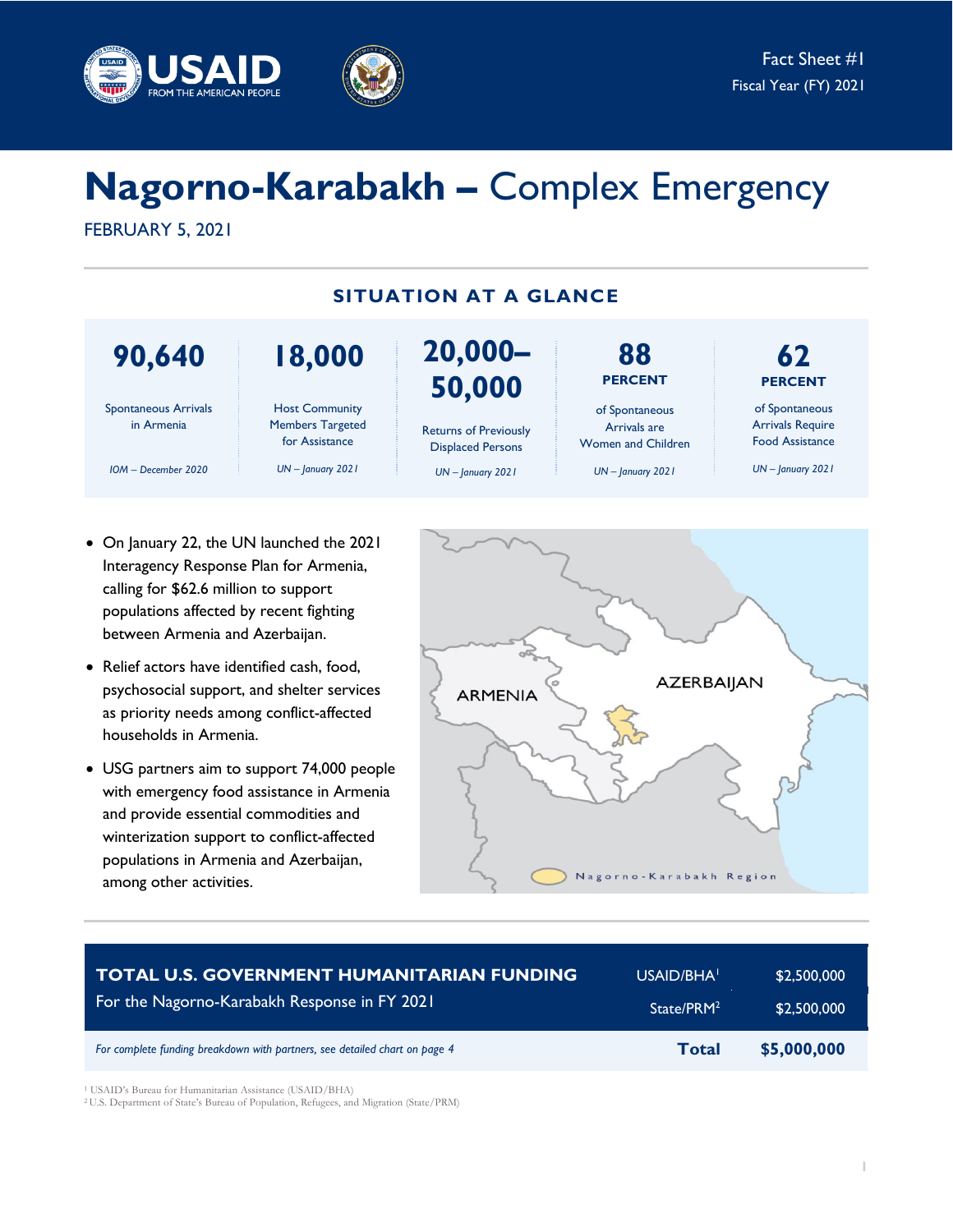# **KEY DEVELOPMENTS**

#### **UN Launches 2021 Interagency Response Plan for Armenia**

On January 22, the UN released an Armenia Interagency Response Plan (IA-RP) in response to humanitarian, early recovery, and long-term integration needs throughout Armenia resulting from recent clashes in the Nagorno-Karabakh conflict—which occurred from late September to early November and subsequent population displacement. The IA-RP requests nearly \$63 million to reach 90,000 spontaneous arrivals from Nagorno-Karabakh and 18,000 host community members through June 2021. Preliminary survey results found that approximately 70 percent of arrivals in Armenia remained unsure or had no intention to return to Nagorno-Karabakh in the immediate future, primarily due to security concerns, severely damaged infrastructure, and winter weather conditions. The plan estimates that the number of people in need in Armenia will decrease if security conditions in Nagorno-Karabakh improve and populations are able to return.

The IA-RP identified cash, food, shelter, and winterization items—such as heaters, shoes, and warm clothing—as priority humanitarian needs in Armenia. The conflict has compounded deteriorating socioeconomic conditions in the country due in part to the coronavirus disease (COVID-19) pandemic, with displaced persons in Armenia reporting a lack of livelihood opportunities and overstretched resources within host communities. As of December 31, approximately 30 percent of spontaneous arrivals in Armenia were sheltering in community accommodations, such as hotels, schools, and other communal living facilities. The IA-RP aims to support the Government of the Republic of Armenia in providing protection to vulnerable populations; expand access to basic services, food, relief items, and shelter; and bolster resilience among both spontaneous arrivals and host communities until adequate return conditions are met in Nagorno-Karabakh.

#### **Relief Actors Cite Urgent Need for MHPSS Among Displaced Populations**

The recent conflict has increased the need for health and protection assistance—including mental health and psychosocial support services (MHPSS)—in Armenia, particularly among displaced households, relief actors report. Approximately 85 percent of surveyed households reported some form of displacementrelated stress, including a general loss of hope in the future, according to recent assessments conducted by the Protection Cluster—the coordinating body for humanitarian protection activities, comprising UN agencies, non-governmental organizations, and other stakeholders. The socioeconomic burden of displacement, compounded by the lack of livelihood opportunities in host communities amid the COVID-19 outbreak, has increased child protection concerns, particularly the risk of emotional abuse and neglect. In addition, the IA-RP highlighted an increased need for gender-based prevention activities in MHPSS service provision, with women and girls making up nearly 90 percent of displaced persons. As of early December, State/PRM partner the International Committee of the Red Cross (ICRC) had provided MHPSS assistance to more than 720 households and trained 45 community volunteers to provide psychosocial services aimed specifically at children and young people.

#### **USG Assessment Notes Reduced Needs Despite Long-Term Challenges**

A USAID/BHA Regional Advisor and State/PRM Refugee Coordinator for the South Caucasus conducted a joint assessment and monitoring visit to Armenia from January 18 to 22. Following visits to program sites and meetings with partners, USAID/BHA and State/PRM staff reported a reduction in the overall level of humanitarian need compared to November, due primarily to a larger number of returns to Nagorno-Karabakh than relief actors had previously projected. However, humanitarian needs remain among vulnerable populations living in shelters, including difficulties accessing sufficient food as a result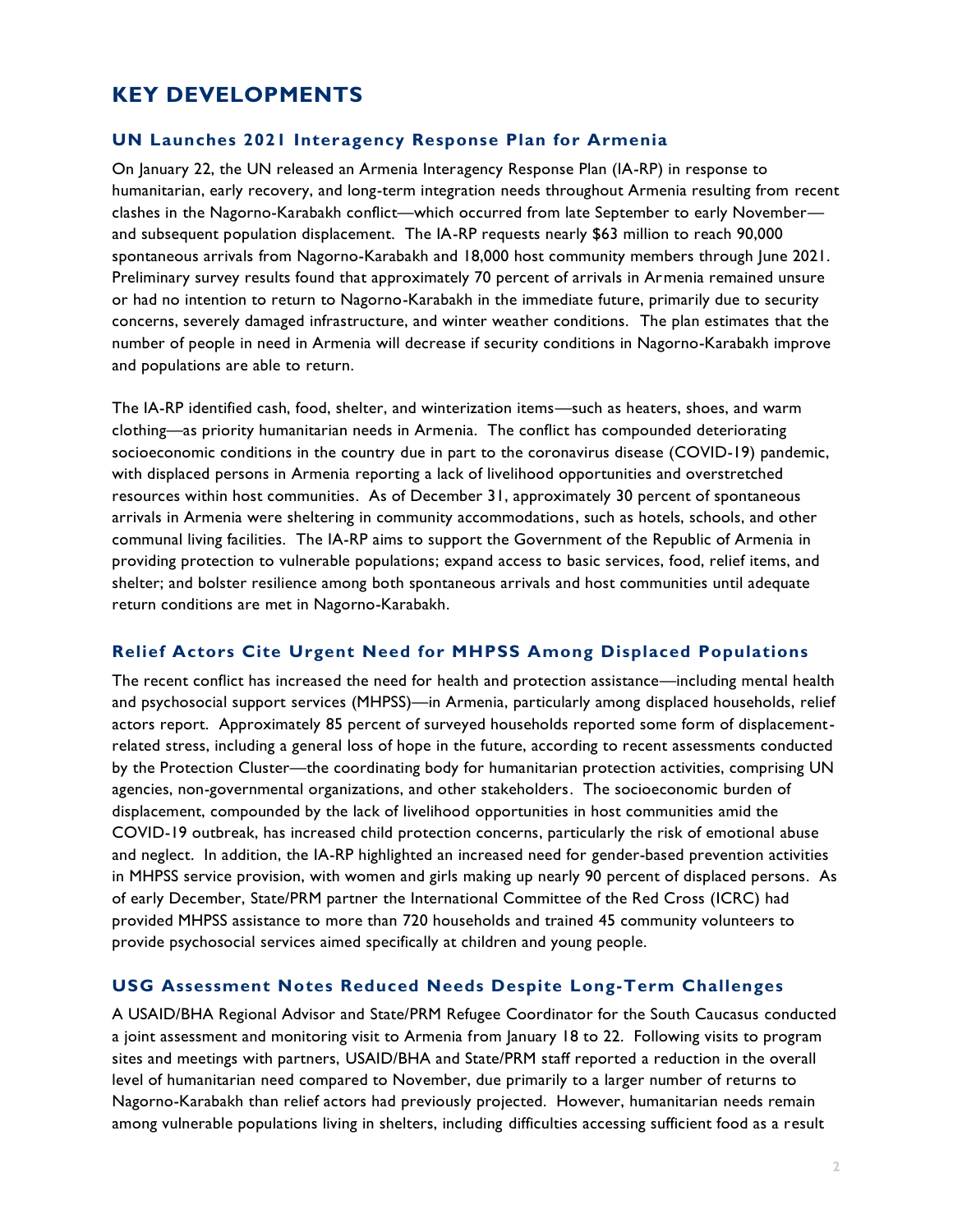of limited income-generating opportunities. Approximately 60 percent of spontaneous arrivals to Armenia from Nagorno-Karabakh require food assistance, with many households utilizing negative coping strategies, including selling productive assets or accruing debt to pay for basic needs, according to a food security assessment conducted by USAID/BHA partner the UN World Food Program (WFP) in December. In addition, U.S. Government (USG) representatives noted the emergence of longer-term challenges in Armenia, including economic and social integration into host communities for those unable to return to Nagorno-Karabakh. According to a REACH multi-sector needs assessment released on January 22, only 11 percent of households displaced to Armenia reported a family member with employment. Furthermore, 27 percent of displaced households reported no source of income, while 30 percent and 26 percent reported social protection and pensions to be their primary source of income, respectively.

**KEY FIGURES**



In dedicated FY 2021 USG support for essential health and WASH services

# **74,000**

Number of people targeted to receive USGsupported food assistance



Number of people targeted to receive USGsupported cash assistance

## **U.S. GOVERNMENT RESPONSE**

#### **HEALTH AND WASH**

The USG supports Catholic Relief Services (CRC), People in Need (PIN), and ICRC to implement health and water, sanitation, and hygiene (WASH) interventions in Armenia and Azerbaijan, with a focus on reaching people displaced by recent fighting. With approximately \$1.1 million in combined USAID/BHA funding, CRS and PIN distribute hygiene kits to displaced individuals living with host communities or sheltering in communal facilities, helping mitigate the transmission of communicable diseases in Armenia, including COVID-19. In addition, PIN is developing public information materials focused on COVID-19 mitigation measures for displaced populations. Meanwhile, State/PRM partner ICRC is distributing hygiene kits and providing critical medical supplies to health care centers and hospitals in areas affected by the conflict. As of early December, ICRC had provided medical supplies to 15 hospitals and health facilities.

#### **FOOD ASSISTANCE**

USAID/BHA supports WFP to provide food assistance through cash-based transfers for vulnerable populations in Armenia. WFP aims to reach approximately 54,000 spontaneous arrivals and 20,000 host community households with food assistance through May 2021, with a focus on vulnerable populations such as pregnant and lactating women and households with young children.

#### **CASH ASSISTANCE**

State/PRM supports ICRC to provide cash to households in Armenia and Azerbaijan displaced by conflict, helping cover basic needs, including heating costs during the cold winter months. From September to December, ICRC reached approximately 8,000 households across the region with financial assistance.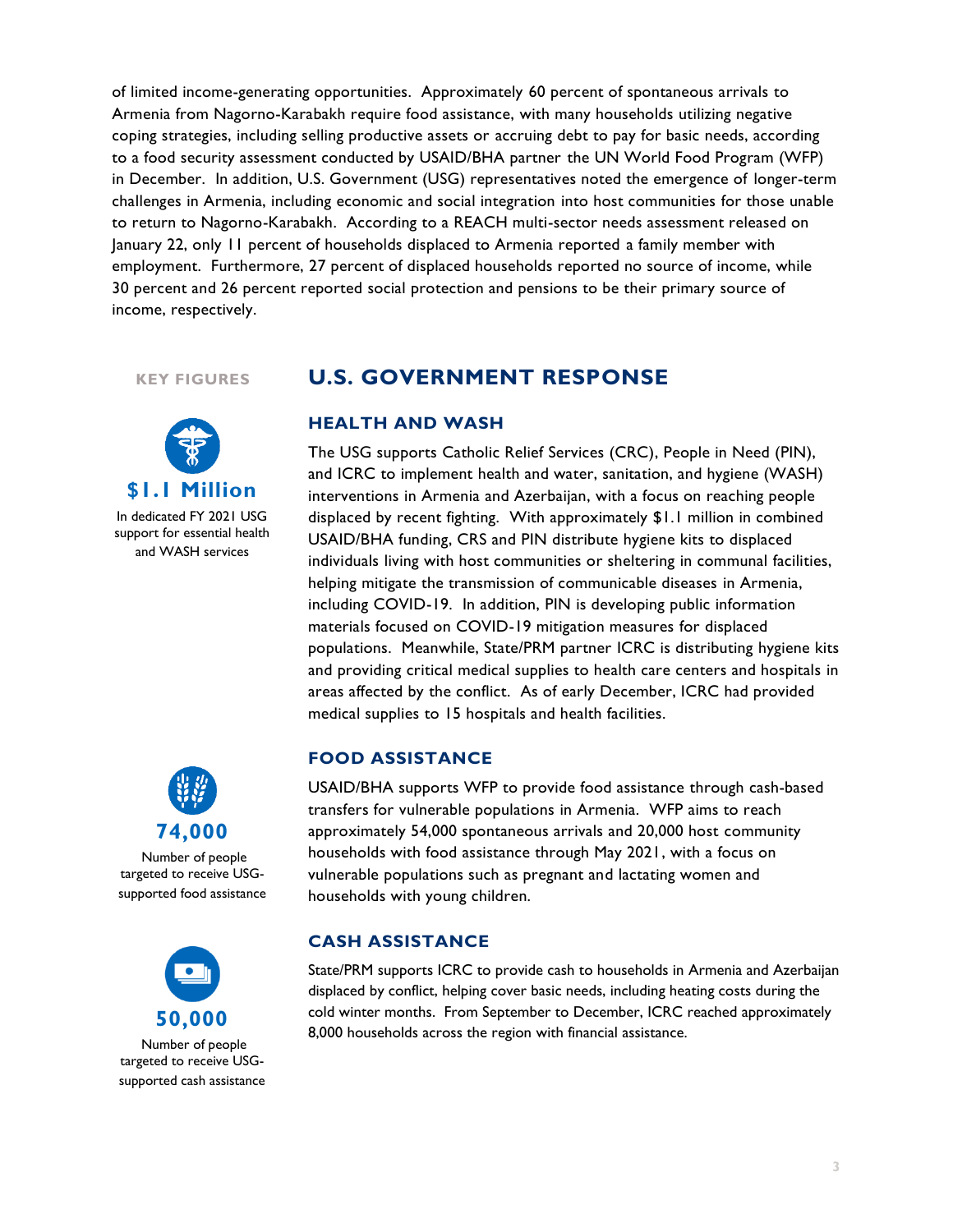

Number of USG implementing partners providing shelter and settlements services

#### **SHELTER AND SETTLEMENTS**

With USG funding, USAID/BHA partners CRS and PIN, as well as State/PRM partner ICRC, have provided blankets, beds, and other services to households sheltering at community facilities in Armenia and Azerbaijan, ensuring safe and dignified living conditions. In addition, ICRC is helping maintain sanitation facilities, upgrade heating systems, and provide infrastructure repairs at communal shelters.

### **CONTEXT IN BRIEF**

- On September 27, 2020, clashes between Republic of Armenia and Azerbaijan forces in Nagorno-Karabakh sparked a six-week military conflict, triggering widespread population displacement and resulting in the deaths of approximately 150 civilians in Armenia and Azerbaijan. On November 9, the governments of Armenia, Azerbaijan, and Russia announced a ceasefire agreement to end hostilities, which went into effect on November 10. The agreement also stipulated that the Republic of Armenia transfer control of Aghdam, Kalbajar, and Lachin districts to the Republic of Azerbaijan, prompting further population movement.
- On October 9, 2020, U.S. Ambassador Lynne M. Tracy declared a disaster for FY 2021 due to the humanitarian needs of conflict-affected populations in Armenia.

#### **USG HUMANITARIAN FUNDING FOR THE NAGORNO-KARABAKH RESPONSE IN FY 2021<sup>1</sup>**

| <b>IMPLEMENTING PARTNER</b>                                                        | <b>ACTIVITY</b>                                          | <b>LOCATION</b>     | <b>AMOUNT</b> |  |
|------------------------------------------------------------------------------------|----------------------------------------------------------|---------------------|---------------|--|
| <b>USAID/BHA</b>                                                                   |                                                          |                     |               |  |
| <b>CRS</b>                                                                         | Health, Shelter and Settlements                          | Armenia             | \$100,000     |  |
| <b>PIN</b>                                                                         | Health, Shelter and Settlements, WASH                    | Armenia             | \$1,400,000   |  |
| <b>WFP</b>                                                                         | Food Assistance - Cash Transfers                         | Armenia             | \$1,000,000   |  |
| <b>TOTAL USAID/BHA FUNDING</b>                                                     |                                                          |                     | \$2,500,000   |  |
| <b>STATE/PRM</b>                                                                   |                                                          |                     |               |  |
| <b>ICRC</b>                                                                        | Health, Livelihoods, Protection, Shelter and Settlements | Armenia, Azerbaijan | \$2,500,000   |  |
| <b>TOTAL STATE/PRM FUNDING</b>                                                     |                                                          |                     | \$2,500,000   |  |
| <b>TOTAL USG HUMANITARIAN FUNDING FOR THE NAGORNO-KARABAKH RESPONSE IN FY 2021</b> |                                                          |                     | \$5,000,000   |  |

<sup>1</sup>Year of funding indicates the date of commitment or obligation, not appropriation, of funds. Funding figures reflect publicly announced funding as of February 5, 2021.

#### **PUBLIC DONATION INFORMATION**

 The most effective way people can assist relief efforts is by making cash contributions to humanitarian organizations that are conducting relief operations. A list of humanitarian organizations that are accepting cash donations for disaster responses around the world can be found at [interaction.org.](https://www.interaction.org/)